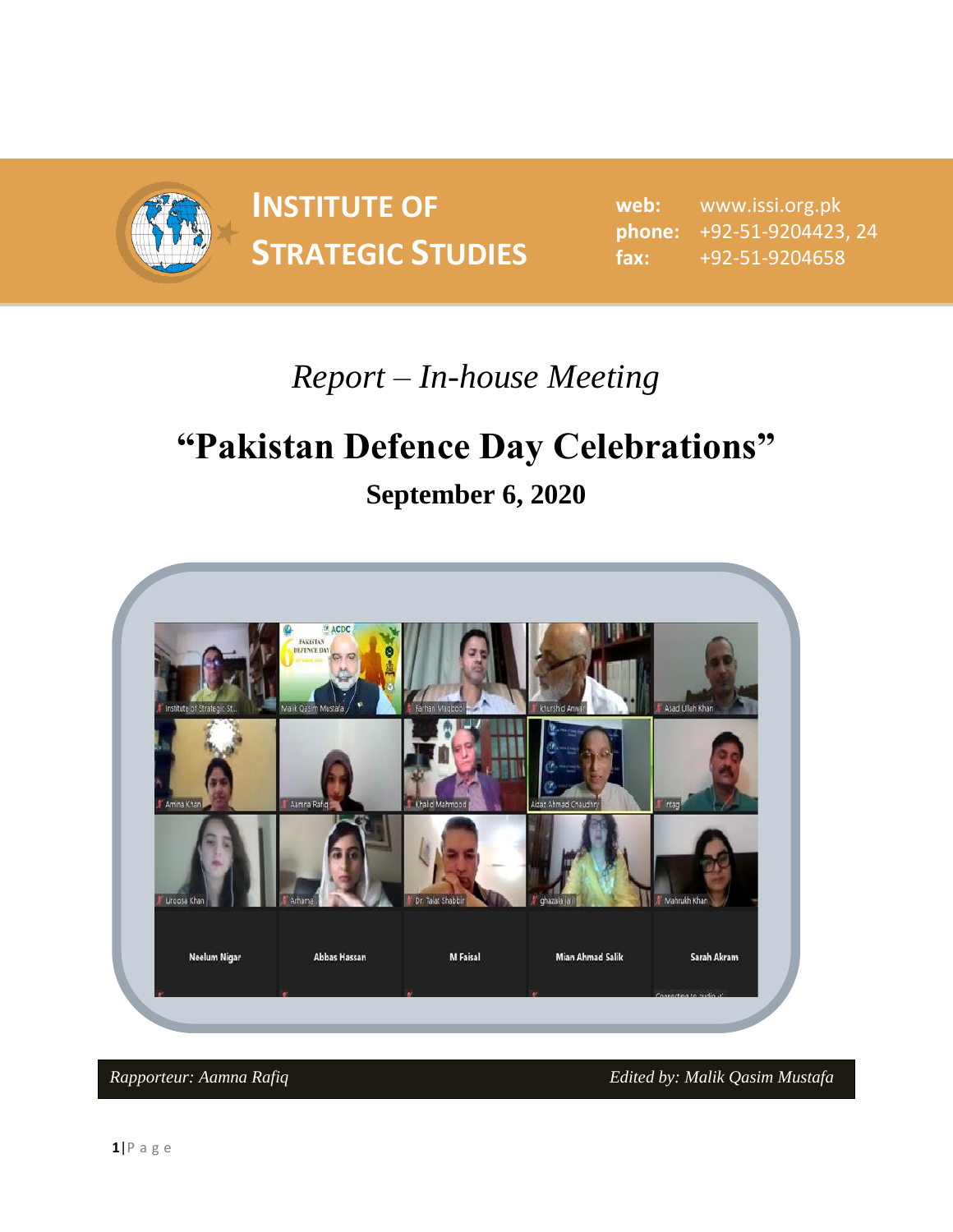The Arms Control & Disarmament Centre (ACDC) at the Institute of Strategic Studies Islamabad (ISSI) organised an in-house event on September 6, 2020, to celebrate Pakistan Defence Day. The occasion commenced with recitation from the Holy Quran and playing of the national anthem. The new track, *"Har Ghari Tayyar"* by the Inter-Services Public Relations Pakistan (ISPR) was also played. Researchers at the five Centres of Excellence at ISSI also spoke on the occasion. The event was moderated by Malik Qasim Mustafa, Director, ACDC.

$$
\sim *\sim
$$
ٮے  
اے راہ حق کے شہیدوں وفا کی تصویرو  
تمہیں وطن کی ہوائیں سلام کہتی ہیں  
م≈ہ

### **Remarks by Amb. Aizaz Ahmed Chaudhry, Director General, ISSI**

Pakistan is historically and geographically connected with India and this connection cannot be changed. Since 1947, India has waged many wars on Pakistan but currently, India has unleashed the most dangerous hybrid warfare upon Pakistan. While highlighting the importance of narrative building, he said that positive national projection not only instigates motivation and inspiration among people but also enhance an international standing of a state. However, adversaries try to tarnish the global standing of a state and sow the seeds of mistrust and discouragement among people through propaganda and alternate history. For example, Pakistan is the biggest victim of terrorism and suffered a huge economic and human loss in the last two decades. Still, Pakistan is being falsely labelled as the perpetrator of terrorism because of massive propaganda by the anti-Pakistan lobbies at the international level. Pakistan should work on positive narrative building and celebrating the days of national importance is a major contribution in this direction. Today, every Pakistani should not only highlight the positive and prideful aspects of Pakistan but also try to strengthen the national traditions. While highlighting the plight of Palestinians and Kashmiris, he said that every Pakistani should pray for their independence and at the same time be grateful for living an independent life in a sovereign state of Pakistan. Pakistan could only prosper through collective hard work and positive outlook of its people.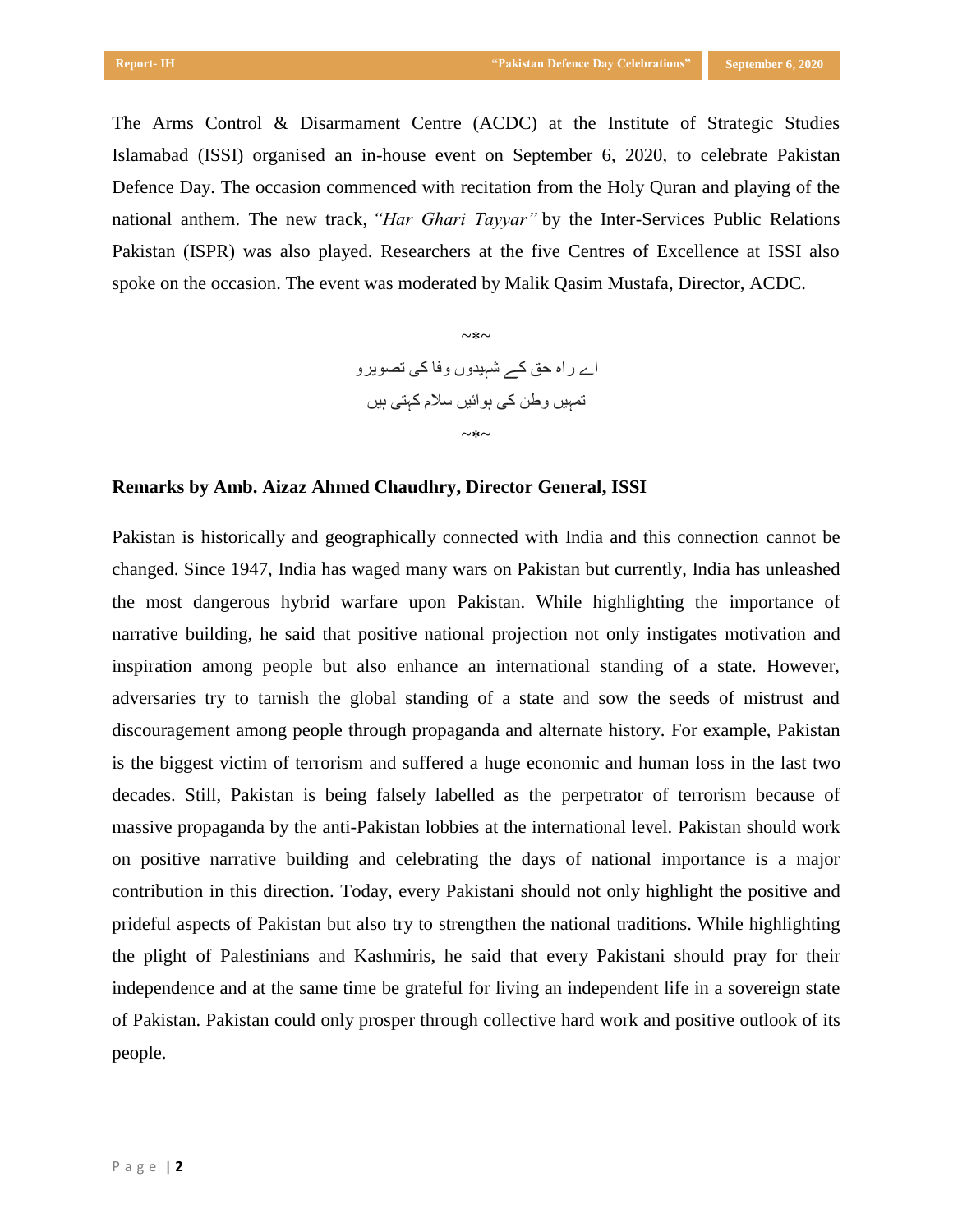

## **Remarks by Amb. Khalid Mahmood, Chairman BoG, ISSI**

September 6 is a day when the entire nation commemorates the valour and bravery of the armed forces of Pakistan against Indian attack in 1965. Pakistan bravely defeated the enemy which was much bigger in terms of geography, resources and armed forces. During this war, Pakistan emerged as a united nation where people from every walk of life like poets, singers, journalists played a significant and inspirational role. This experience is still edged on the national consciousness of Pakistan. The major lesson for future generations is that the armed forces alone cannot defeat the enemies. A nation can only overcome all security challenges through unity, commitment and determination. While highlighting the current situation along the Line of Control and the Indian Occupied Kashmir, he said that Pakistan could only survive by prioritising the national cohesion and spirit as of 1965.

#### **Remarks by Ms Aamna Rafiq, Research Associate, ACDC**

Speaking for the Arms Control & Disarmament Centre (ACDC), Ms Aamna Rafiq said that Pakistan is a unique country which has set great examples of resilience, bravery, commitment, determination and courage for rest of the World. Since 1947, Pakistan is fighting against the ideological, cultural, political, social, economic and military invasions. September 6, 1965, is one of the most glorious chapters of this great struggle. It is a day when the armed forces of Pakistan successfully defended the Indian aggression on their homeland in 1965. Numerous sacrifices were rendered by the Pakistani armed forces, while the nation showed an unprecedented spirit of unity and determination to safeguard Pakistan's territorial integrity.

Defence day is not only a day to pay tribute to all the martyrs of the 1965 war but also a day to appreciate the serving officers who are laying down their lives in the ongoing war against the militants, extremists and terrorists to ensure safe, secure and prosperous Pakistan. We must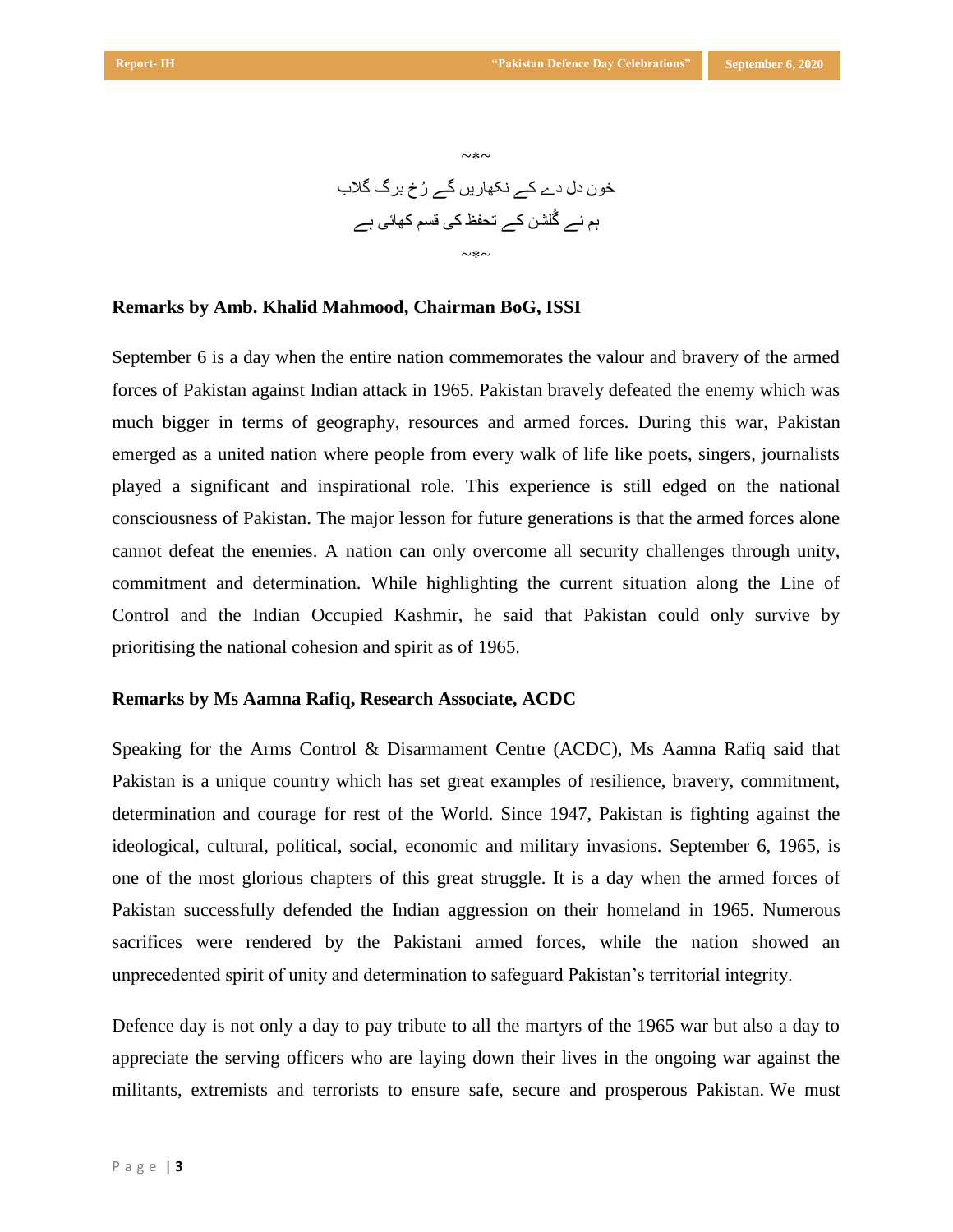remember that the internal and external threats to peace have not yet ended completely. But we should also remember that Pakistan is a nuclear power with one of the most battle-hardened armies of the world, which has no parallels. The armed forces of Pakistan are fully capable to deal with all types of internal and external threats, may it be conventional or sub-conventional. As a nation, we can be rightfully proud of these accomplishments. Lastly, the people of Pakistan and all state institutions must play their respective roles with utmost sincerity and commitment for the brighter future of Pakistan.

## **Remarks by Ms Arhama Siddiqa, Research Fellow, CMEA**

Speaking for the Centre for Middle East & Africa (CMEA), Ms Arhama Siddiqa said that defence day is a tribute to the armed forces of Pakistan and all the martyrs of the 1965 war. "It is a day to renew our pledge that we are strong and should not be intimidated by any sort of threats and difficulties that come our way," she said. She underscored the importance of having strong institutions by describing her recent interaction with the Yemeni official. Talking about state institutions, she mentioned the strength of an Ox. She said that the ox is a very strong animal and while it is upright few dare to and that too very rarely, overpower it. However, when it falls on its knees, weakens and ultimately dies, all sorts of vultures, who were previously circling overhead, swooping in and fighting over its meat. Similarly, any country needs to keep its institutions strong. Weak institutions are akin to a weak ox.

Ms Siddiqa also talked about refraining from the negative portrayal of the country on the international stage. Regardless of the differences, people may have within their country and with their government, when interacting at an international level, people of Pakistan should always showcase themselves as one. "If you are negatively portraying your country, you are essentially demeaning yourself along with it, she added. It is also important that one should not engage in hypocrisy, incessant telling of lies, leg-pulling and unnecessarily encroaching upon people's personal lives, at all levels, particularly at individual levels. As was mentioned during the 14th August celebrations, it is, after all, individuals that make up a country, as the saying goes, "A house divided against itself cannot stand." Pakistan was not handed over as a charity. It was certainly not made in a day. It is the story and result of immense struggle and resilience. And everyone should honour that. Towards the conclusion, she said that resilience is like a muscle.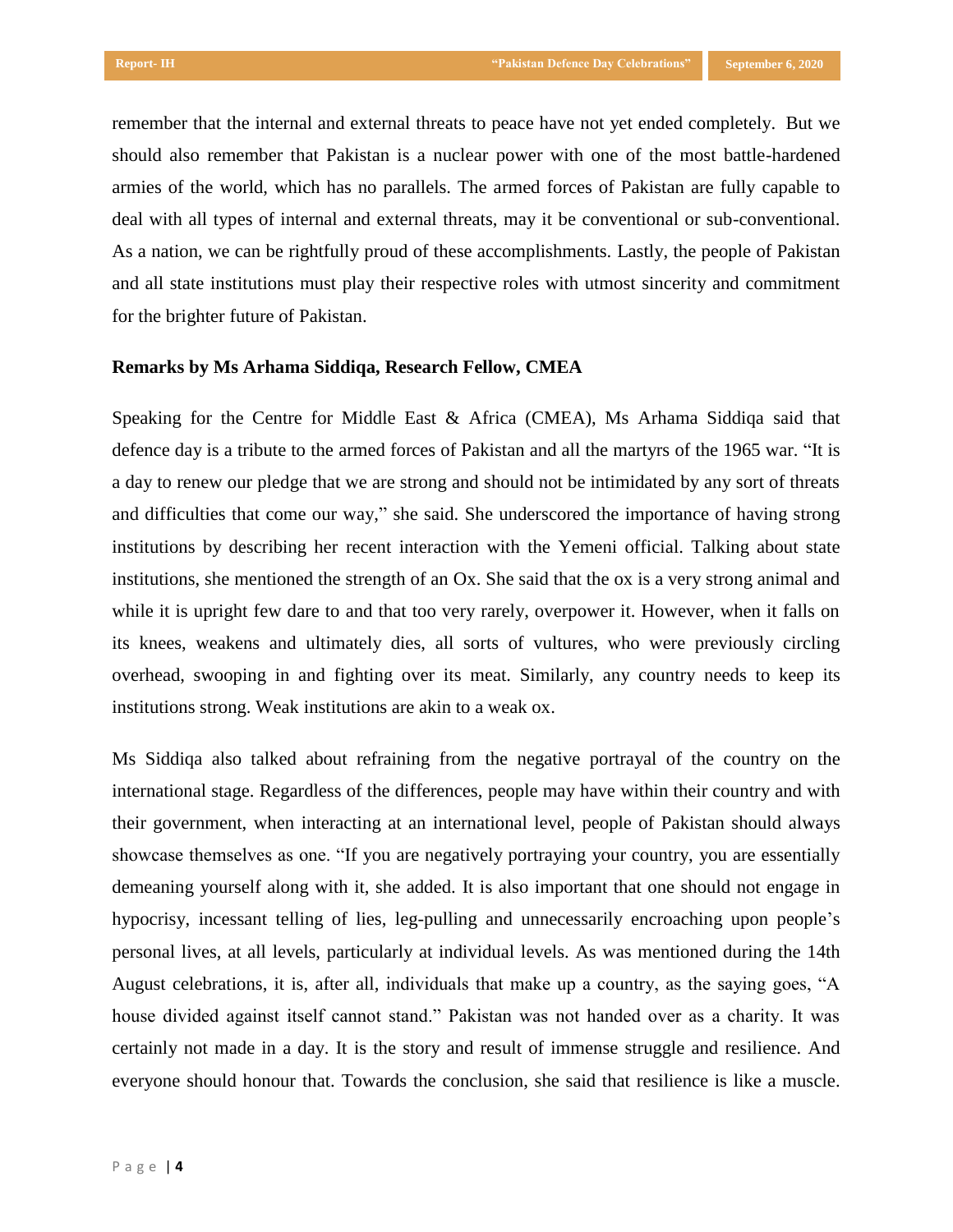One can build it up and take advantage of it when one needs to. And in that whole process, if one is persistent and patient enough, they can come out to be the best version of themselves.

#### **Remarks by Ms Uroosa Khan, Editor, CPSC**

On behalf of the China-Pakistan Study Centre (CPSC), Ms Uroosa Khan said that the nation of Pakistan commemorates this day to pay tribute to their valiant armed forces who fought fearlessly to defend their motherland when the Indian forces crossed the international borders of Pakistan on September 6, 1965. India attacked without a formal declaration of war and launched a three-pronged attack on the same day in 1965. The Indian army was fully confident of capturing Lahore and they had proudly announced their huge celebration after the war at Lahore Gymkhana. However, the Indian army could not accomplish its desired objective of capturing Lahore as it was badly beaten back by the brave armed forces of Pakistan who inflicted heavy losses to the enemy. The Pakistan Army was fully supported by the Pakistan Air Force in halting the Indian offensive. The 1965 war was followed by a ceasefire which came into effect on September 23, 1965, under the auspices of the UN. "We believed it then, and we believe it now that war is not a solution to resolve problems. Pakistan believes in peaceful coexistence with its neighbours and in resolving disputes through dialogue. Defence day is a reminder to renew our pledge that we are a strong, proud nation and that we would not be intimidated by any foreign nation, no matter how strong it is. Our military is a symbol of all that and much more. It embodies the fighting spirit, bravery and tactical acumen of the great nation of Pakistan," she said.

The entire nation salutes the martyrs and veterans for their unforgettable sacrifice and contribution in the protection of their beloved homeland against terrorism and hostile countries. In line with the spirit and national unity demonstrated during the 1965 war, the entire nation prays for the safety, security and solidarity of Pakistan. Talking about the plight of the Kashmiris in Indian Occupied Kashmir (IoK), she said that India attacked Pakistan in 1965 to hide the local resistance in Kashmir due to its oppressing rule but the Kashmir issue still stands unresolved between the two countries. After the abrogation of Article 370 and during the ongoing curfew, the horrific necro-political acts of violence, mental torture and ruthless brutalities towards Kashmiris are dangerously putting Kashmir in a state of exception and state of lawlessness. The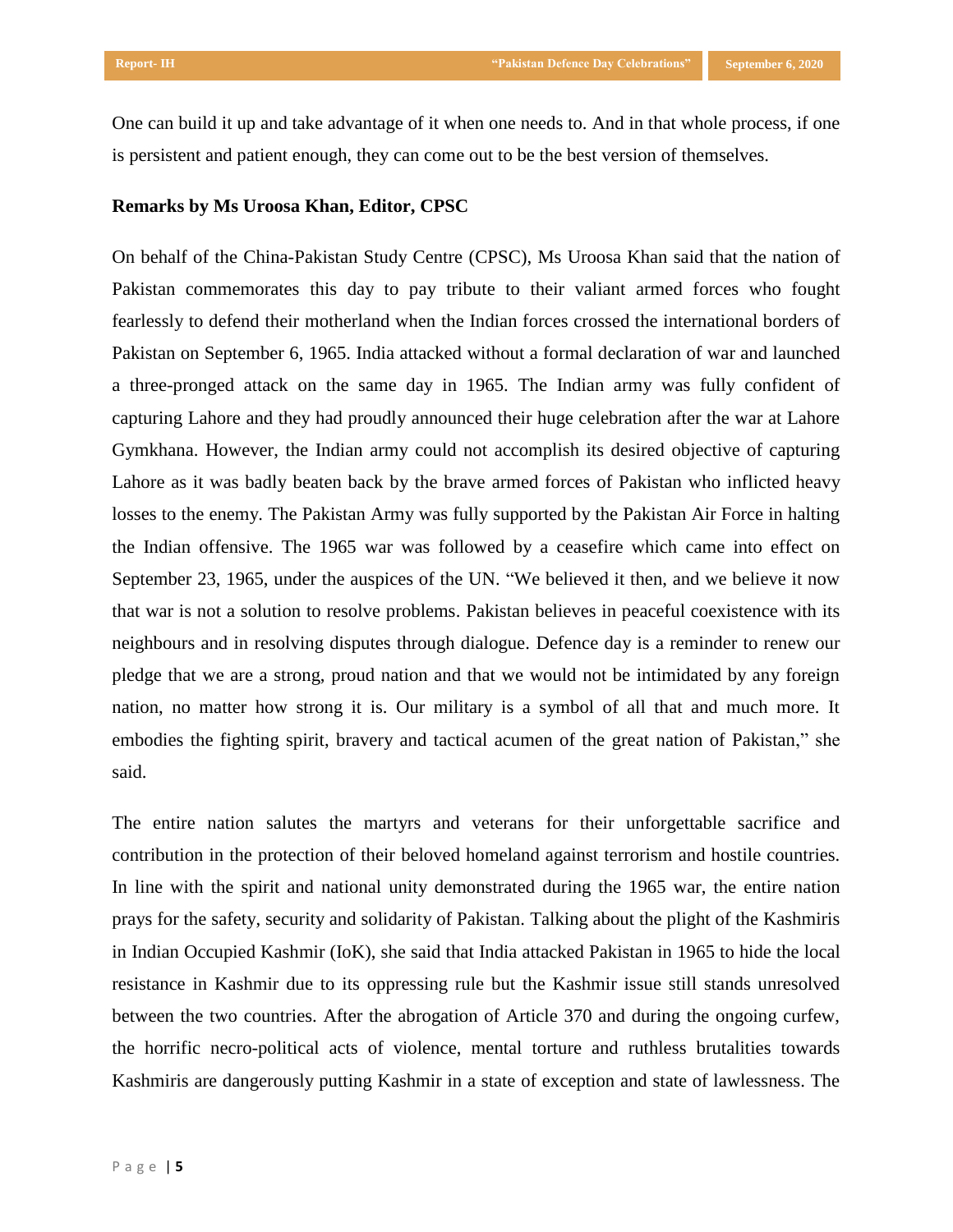international humanitarian and human rights laws and the [UN](https://www.urdupoint.com/en/latest-news/united-nations.html) Security Council resolutions have been violated since 1947. The international community should take notice of the ongoing serious human rights violations in the IoK. "We must thank Almighty God for the freedom we enjoy and should never forget to pray for the freedom of Kashmiri people. May Allah keeps showering his blessings upon us," she concluded.

## **Remarks by Mr Mian Ahmad Naeem Salik, Research Fellow, CSP**

On behalf of the Centre for Strategic Perspectives (CSP), Mr Mian Ahmad Naeem Salik said that the armed forces of Pakistan were successful in defending not only the areas attacked but also in protecting the lives of thousands of civilians and their homes in 1965 war. Thus, the nation of Pakistan owes a duty to honour and respect all the military personnel who gave up their lives so that the rest of the Pakistani nation could live peacefully. September 6, is about giving the right message to the youth and children of the country to grow up as proud citizens of Pakistan. This is also a day to renew the pledge that as a strong and proud nation, the people of Pakistan would not be intimidated by any foreign nation, no matter how strong it is and the armed forces are capable of defending every inch of the country. Prime Minister Imran Khan, in his message on the occasion, said that Pakistan's desire must not be mistaken for weakness rather as it is to foster economic well-being and prosperity of the people in the region. Talking about the contributions of non-military personnel, he said that during the 1965 war, while the armed forces were engaged in defending geographical frontiers on ground, air and sea, the entire nation formed a strong rock-like second defence line by extending and providing all kinds of support to their forces. This respect and honour should also extend to all those non-military personnel as well who supported the armed forces by risking their lives on the battlefront. This day should also be observed in line with the spirit and national unity demonstrated during the September War.

Towards the conclusion, he said that Pakistan has entered into a new phase of China – Pakistan Economic Corridor (CPEC) and tries to achieve its goals of sustainable development. However, as economic security is closely linked with national security, the role of the security agencies becomes even more important to deal with the threats affecting the economic well-being of the country. The entire nation should pray for the safety, security and solidarity of Pakistan.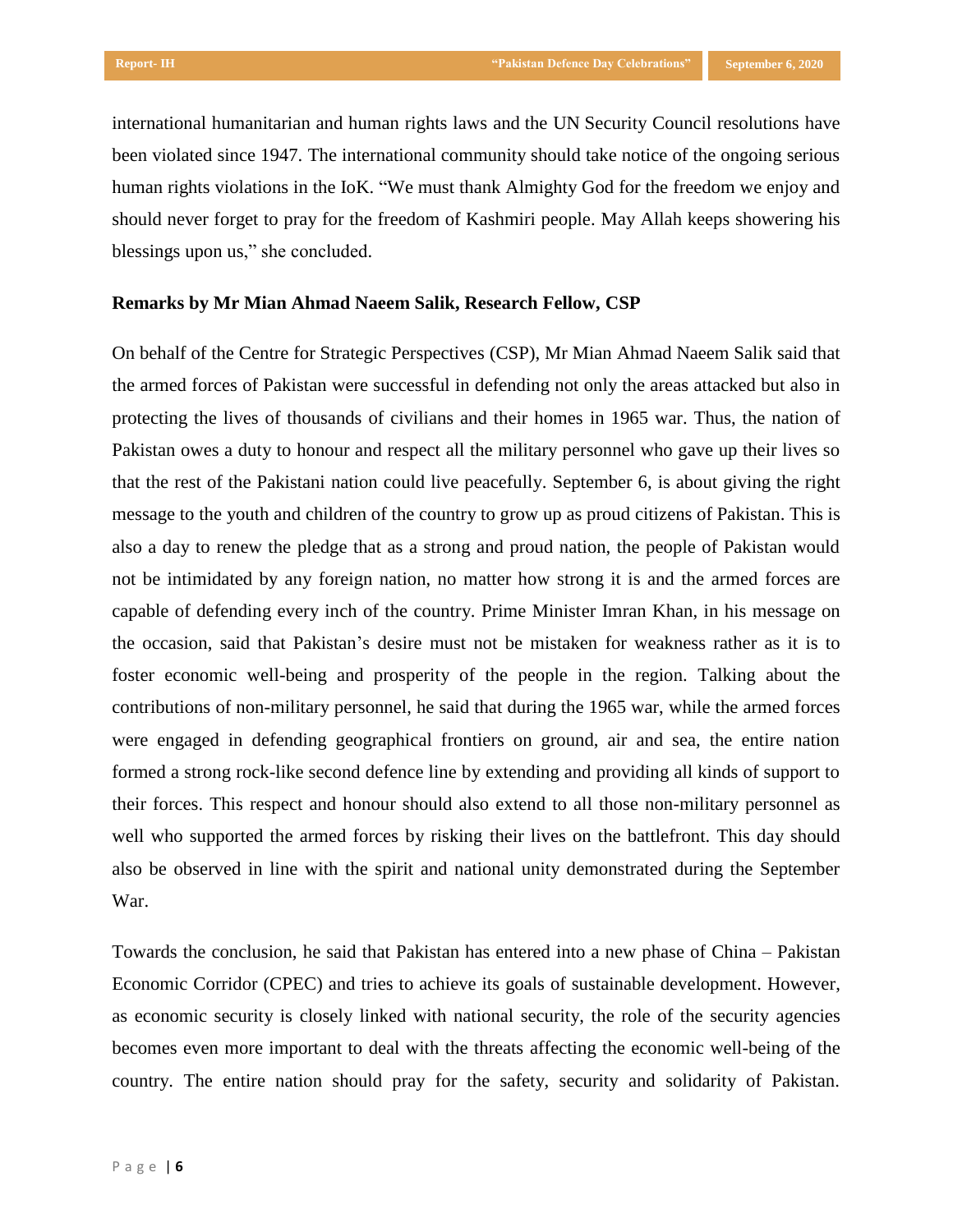Moreover, the peaceful surroundings and freedoms as citizens of an independent country should not be taken for granted. This freedom and peace are ensured by the military and security agencies that work round the clock to protect our country from foreign and domestic threats, and their personnel make great sacrifices, in the course of their duty, and they should be appreciated fully. We all should be proud of our strong military forces and their role in guarding the physical frontiers and security of our country. As our military not only engages in combat during the war but also contributes to the nation in peacetime and times of calamities. "The best tribute to the martyrs is that all Pakistanis should work hard with full dedication and professional commitment in their selected professions to make Pakistan stronger and economically prosperous," he said.

#### **Remarks by Mr Muhammad Abbas Hassan, Research Associate, ISC**

On behalf of the India Study Centre (ISC), Mr Muhammad Abbas said that in the history of every nation there comes a day when they have to stand as a unified force and prove themselves as a nation capable of confronting every single challenge with utmost bravery and fortitude. For Pakistan, it was September 6, 1965. On this day the armed forces of Pakistan demonstrated to the community of nations that no power in the world can undo Pakistan. The entire nation set the countless examples of heroism like Major Aziz Bhatti Shaheed and M.M. Alam. He emphasised that this day of national importance must be celebrated on annual basis to raise awareness among youth which is the biggest target of alternate history and propaganda against Pakistan. Furthermore, such celebrations will also make the future generations cognisant of the sacrifices made by the armed forces for the survival of Pakistan as an independent sovereign nation-state. The enemies are systematically making an effort to build an anti-national narrative, especially among academia in Pakistan. The state of Pakistan has to take immediate actions against the conspiracy of discrediting the contributions of the armed forces of Pakistan.

#### **Remarks by Mr Khurshid Anwar, Director Administration**

Mr Khurshid Anwar, Director Administration ISSI, said that the people of Pakistan including women and children showed a great spirit of sacrifice for their motherland in 1965. The core intangible factors behind this dedication were strong faith in Allah Almighty and the desire for martyrdom. He presented a fascinating account of resilience and courage showed by the Pakistan Army and 19th Squadron of Pakistan Air Force during the battles of Chawinda, Jona Garah,